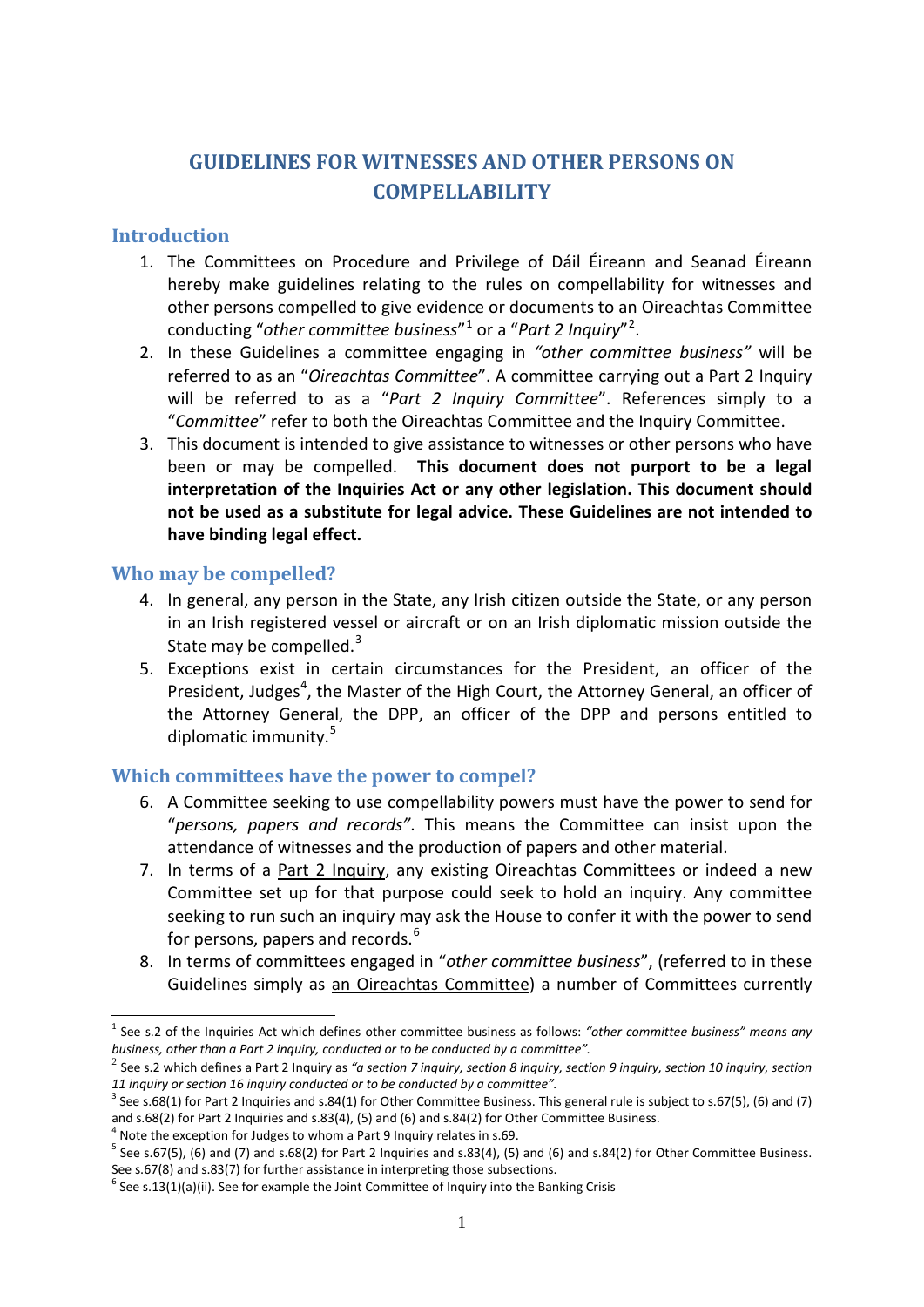hold the power to send for persons, papers and records in their Orders of Reference.<sup>[7](#page-1-0)</sup>

**What procedures must be followed by a Committee in compelling a person?**

9. There are different procedures for a Part 2 Inquiry Committee and an Oireachtas Committee.

**Procedures for a Part 2 Inquiry Committee** 

- 10. The Inquiry Committee must have the power to send for persons, papers and records conferred on it by the House.<sup>[8](#page-1-1)</sup> The House will determine the extent of the power and can impose conditions on the exercise of the power.<sup>[9](#page-1-2)</sup> Where the Inquiry Committee intends to exercise its compellability powers:
	- (a) it shall give a notice in writing to the person of its intention to so exercise such powers and the proposed extent of such exercise, and
	- (b) inform the person of his or her entitlement to give oral submissions or submissions in writing, or both, to the committee, within 14 days (or longer if specified) after being given the notice, as to whether the powers under Part 6 of the Act relating to compellability should be exercised by the committee against him or her and, if so, to what extent.<sup>[10](#page-1-3)</sup>
- 11. The Part 2 Inquiry Committee cannot exercise its compellability powers until the time for receipt of the persons submissions has expired and it has taken into account the submissions (if any) given by the person. $^{11}$  $^{11}$  $^{11}$

#### **Procedures for an Oireachtas Committee**

- 12. The Oireachtas Committee must have the power to send for persons, papers and records in its terms of reference. If it seeks to exercise those powers of compellability, it must seek the consent in writing of the Committee on Procedure and Privileges ("the CPP").<sup>[12](#page-1-5)</sup> The CPP may give such consent generally or in any particular case.<sup>[13](#page-1-6)</sup> Any consent may be given subject to such conditions and directions as are specified by the CPP at the time the consent is given.<sup>[14](#page-1-7)</sup> Once the Oireachtas Committee obtains the requisite consent it may give the direction to the relevant persons in line with procedural rules.<sup>[15](#page-1-8)</sup>
- 13. If you are being directed to appear before an Oireachtas Committee of Dáil Éireann or Seanad Éireann the following procedures will also be complied with:

-

<span id="page-1-0"></span> $<sup>7</sup>$  At the time of issuing these Guidelines the Committees holding the power to send for persons, papers and records were</sup> the Committee on Public Accounts, the Joint Sub-Committee on the Ombudsman, the Standing Joint Committee on Consolidation Bills and the Joint Committee of Inquiry into the Banking Crisis.<br><sup>8</sup> See s.66

<span id="page-1-2"></span><span id="page-1-1"></span> $3^{9}$  See s.66<br> $10^{10}$  See s.26(1) and (2)

<span id="page-1-6"></span>

<span id="page-1-8"></span><span id="page-1-7"></span>

<span id="page-1-5"></span><span id="page-1-4"></span><span id="page-1-3"></span><sup>&</sup>lt;sup>11</sup> S.26(3)<br><sup>12</sup> See s.77 and s.76 for the definition of appropriate Committee. See also Standing Order 99(2)(f).<br><sup>13</sup> See s.77<br><sup>14</sup> See s.2(4)(b).<br><sup>15</sup> See SO 83A and 71A of the Standing Orders relevant to Public Busine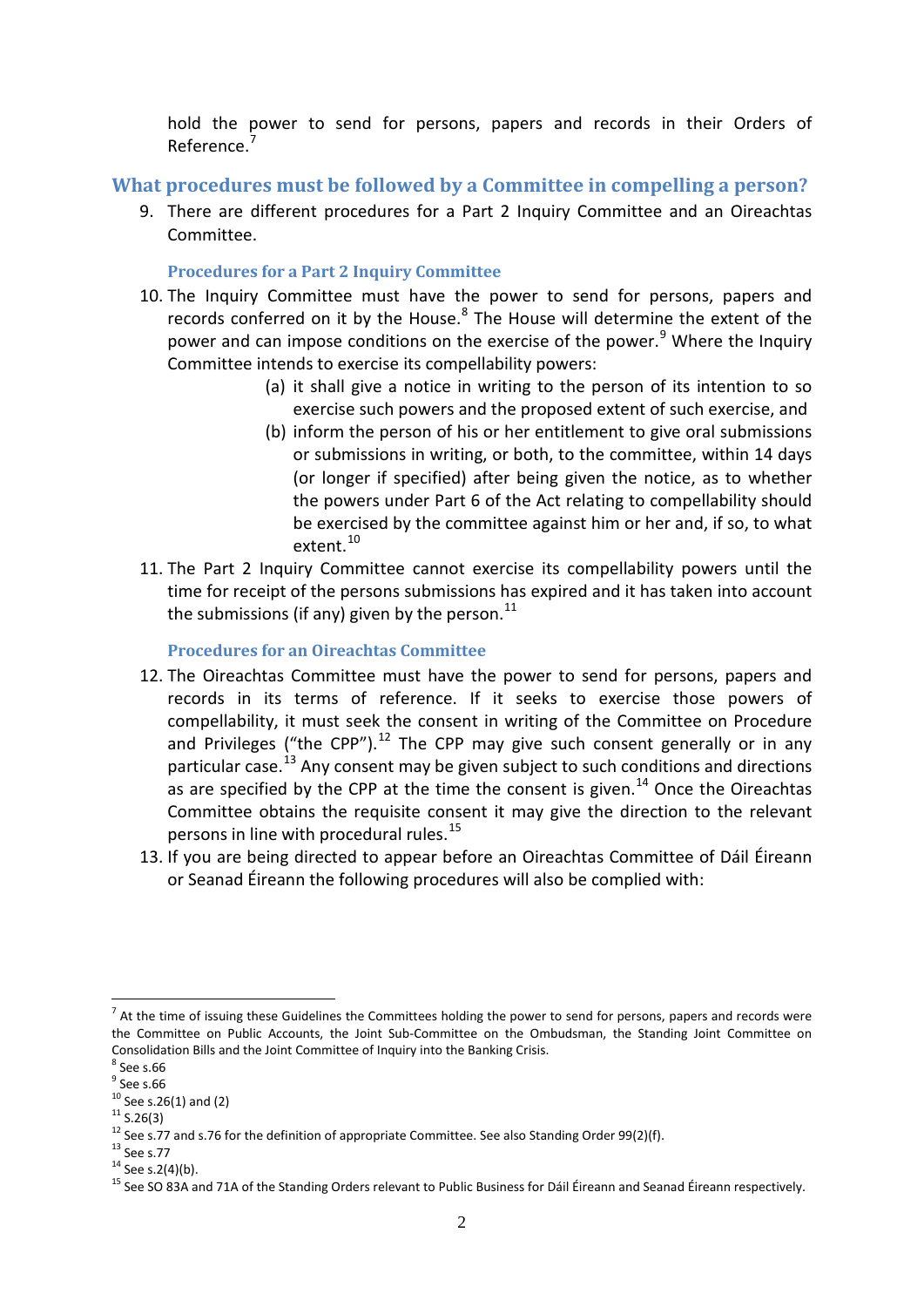- a. You will be given reasonable notice of your required attendance date, and/or a reasonable period for providing evidence or a document, or otherwise complying with the direction. $^{16}$  $^{16}$  $^{16}$
- b. You will also be informed of the broad areas of business that the committee is or will be conducting to which the direction relates. $^{17}$  $^{17}$  $^{17}$
- c. The direction will at all times be relevant to the proceedings of the Committee<sup>[18](#page-2-2)</sup>

## **Other procedures relevant to Committees when exercising their compellability function**

- 14. A direction which is required to be given in writing under the Act must be signed by the Chairman or another Committee Member authorised to do so by the Chairman or by the Clerk to the Committee.<sup>[19](#page-2-3)</sup> All other directions must be given by the Chairman.<sup>[20](#page-2-4)</sup>
- 15. If a direction is sent to a person in their capacity as an employee, a representative of the House or another committee, the Committee must, at least 10 days before the date specified in the direction (i.e. the date which the person is being asked to attend) notify the person's employer, the House or the other committee as relevant.<sup>[21](#page-2-5)</sup> The Committee will also inform them of the matter to which the evidence or document relates. The employer, House or committee can seek to nominate another person to take the place of the person originally requested.<sup>[22](#page-2-6)</sup> If the Committee "so decides"<sup>23</sup>, this other nominee may appear before the Committee.<sup>[24](#page-2-8)</sup>

#### **What you can be compelled to do**

- 16. You may be directed to attend before the committee on a date and at a time and place to give evidence and to provide any document in your possession or control.<sup>[25](#page-2-9)</sup> The details will be specified in the direction.
- 17. You may be directed to give to the committee any document in your possession or control as specified in the direction.<sup>[26](#page-2-10)</sup>
- 18. You may be directed to make discovery on oath of any documents that are or have been in your possession or control relating to any matter relevant to the proceedings of the committee and to specify in the affidavit of documents concerned any documents mentioned therein which you object to producing to the committee and the grounds for the objection.<sup>[27](#page-2-11)</sup> The rules of court relating to the discovery of

<u>.</u>

<span id="page-2-0"></span><sup>&</sup>lt;sup>16</sup> See SO 83A(2) and 71A(2) of the Standing Orders relevant to Public Business for Dáil Éireann and Seanad Éireann respectively.<br><sup>17</sup> See SO 83A(3) and 71A(3) of the Standing Orders relevant to Public Business for Dáil Éireann and Seanad Éireann

<span id="page-2-1"></span>respectively.<br><sup>18</sup> See SO 83A(3) and 71A(3) of the Standing Orders relevant to Public Business for Dáil Éireann and Seanad Éireann

<span id="page-2-2"></span>respectively.<br><sup>19</sup> See s.67(4)(a) for Part 2 Inquiries and s.83(3)(a) for Other Committee Business<br><sup>20</sup> See s.67(4)(b) for Part 2 Inquiries and s.83(3)(b) for Other Committee Business<br><sup>21</sup> See s.73(1)(a) for Part 2 Inquir

<span id="page-2-3"></span>

<span id="page-2-5"></span><span id="page-2-4"></span>on which person/body to send the direction to are set out in s.73(2) and s.88(2).<br>
<sup>22</sup> See s.73(3) for Part 2 Inquiries and s.88(3) for Other Committee Business

<span id="page-2-10"></span><span id="page-2-9"></span>

<span id="page-2-8"></span><span id="page-2-7"></span><span id="page-2-6"></span><sup>&</sup>lt;sup>23</sup> See s.73 (1)(a) for Part 2 Inquiries and s.88(1)(a) for Other Committee Business.<br><sup>24</sup> See s.73 (1)(a) and (3) and s.88(1)(a).<br><sup>25</sup> See s.67(1)(a) for Part 2 Inquiries and s.83(1)(a) for Other Committee Business<br><sup>26</sup>

<span id="page-2-11"></span>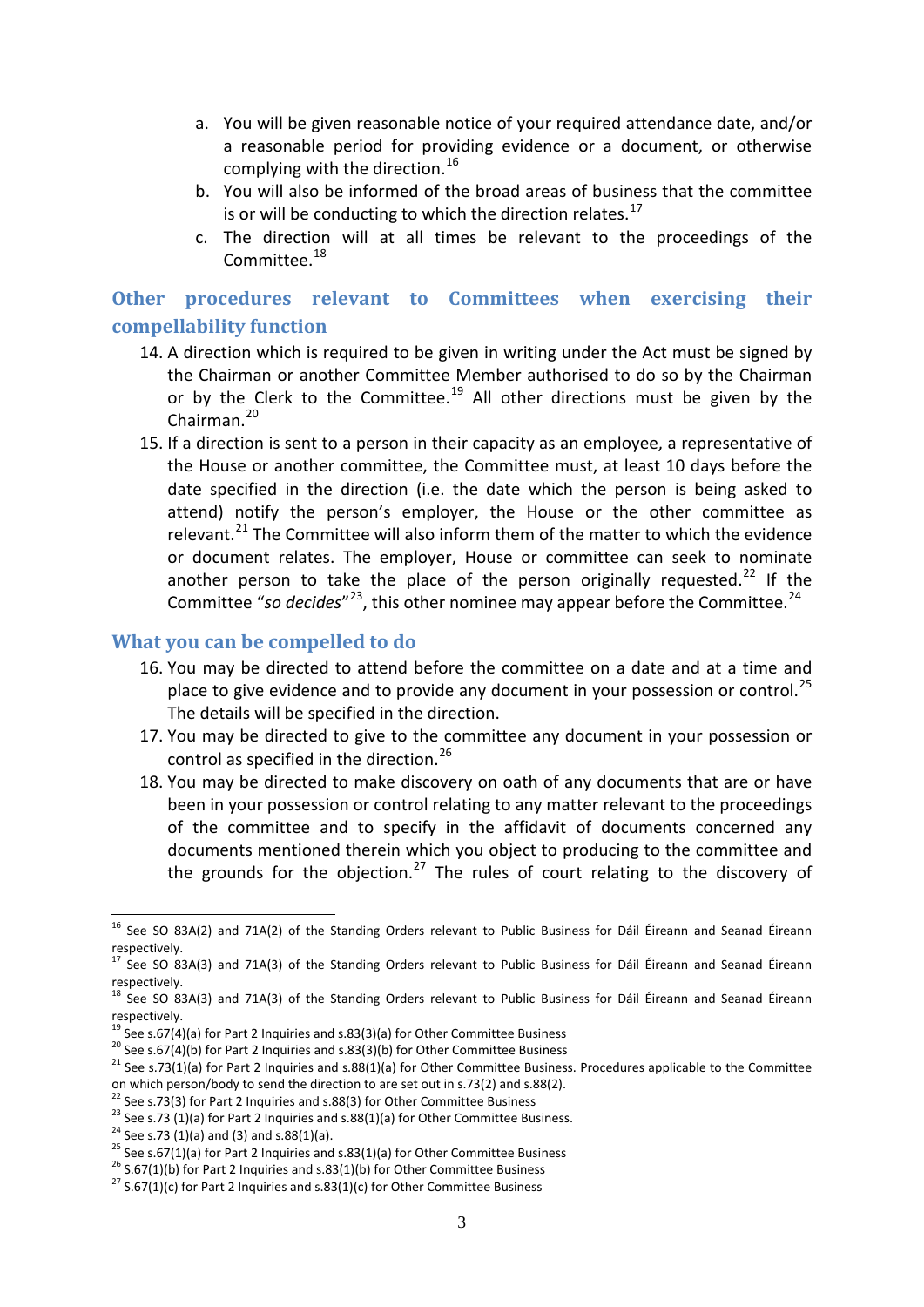documents in proceedings in the Court apply to this process with any necessary modifications.

- 19. You may be directed to make a statement in writing on the matters on which you are required to give evidence.<sup>[28](#page-3-0)</sup>
- 20. Committees also have an overarching power to give any other directions that appear just and reasonable.<sup>[29](#page-3-1)</sup>
- 21. If you fail to comply with a direction, the chairman of the Committee may apply for a Court order which requires compliance with the direction.<sup>[30](#page-3-2)</sup>
- 22. If you are a civil servant, member of the Permanent Defence Force or Garda Síochána, or are a "*relevant person*"[31](#page-3-3) under the Act, and if you are directed to furnish a Committee with a document which an "*appropriate person*"[32](#page-3-4) (essentially, your Principal Officer or Secretary General) believes contains material which includes an expression of opinion on Government or Ministerial policy, he or she must work with you to redact that document if necessary. $33$  Please refer to section 93 of the Inquiries Act if this section applies to you for full details on its operation.

#### **What you cannot be compelled to do**

- 23. A person may only be compelled by a Committee to give evidence or documents to it which are **relevant to proceedings.**<sup>[34](#page-3-6)</sup> If you are directed to give evidence or a document to a Committee and you are of the opinion that it is not relevant to proceedings, you should inform the Committee.<sup>[35](#page-3-7)</sup> The Committee will then consider your opinion and will decide whether to withdraw or confirm the direction. It will send you a notice in writing of its decision.<sup>[36](#page-3-8)</sup> This is subject to the general power of witnesses and other affected people to apply to the Court for directions on what is permissible under the Act and what is in fact relevant to proceedings.<sup>[37](#page-3-9)</sup>
- 24. A list of specific matters which a Committee may not direct evidence in relation to is set out in the Act.<sup>[38](#page-3-10)</sup> This, in summary, includes evidence or documents:
	- (a) relating to discussions at Government meetings<sup>[39](#page-3-11)</sup>;
	- (b) relating to discussions at meetings of committees appointed by the Government whose members include members of Government<sup>[40](#page-3-12)</sup>;
	- (c) which could reasonably be expected to prejudice criminal proceedings/investigations<sup>[41](#page-3-13)</sup>;
	- (d) which could reasonably be expected to prejudice the security of the State or be prejudicial to relations with other states $^{42}$  $^{42}$  $^{42}$ ;

<span id="page-3-0"></span><sup>&</sup>lt;sup>28</sup> See s.67(1)(d) for Part 2 Inquiries and s.83(1)(d) for Other Committee Business

<span id="page-3-1"></span>

<span id="page-3-2"></span>

<span id="page-3-4"></span><span id="page-3-3"></span>

<span id="page-3-5"></span>

<span id="page-3-6"></span>

<span id="page-3-7"></span>

<span id="page-3-8"></span>

<span id="page-3-9"></span>

<span id="page-3-11"></span><span id="page-3-10"></span>

<sup>&</sup>lt;sup>28</sup> See s.67(1)(d) for Part 2 Inquiries and s.83(1)(d) for Other Committee Business<br><sup>29</sup> See s.67(1)(e) for Part 2 Inquiries and s.83(1)(e) for Other Committee Business<br><sup>31</sup> See s.93(4)<br><sup>31</sup> See s.93(4)<br><sup>31</sup> See s.93(4)<br> and s.86(2).

<span id="page-3-12"></span> $40$  See s.71(1)(a) and (b) for Part 2 Inquiries and s.86(1)(a) and (b) for Other Committee Business. See also the further exception in s.71(2) and s.86(2).

<span id="page-3-14"></span><span id="page-3-13"></span><sup>&</sup>lt;sup>41</sup> See s.71(1)(c) for Part 2 Inquiries and s.86(1)(c) for Other Committee Business <sup>42</sup> See s.71(1)(d) for Part 2 Inquiries and s.86(1)(d) for Other Committee Business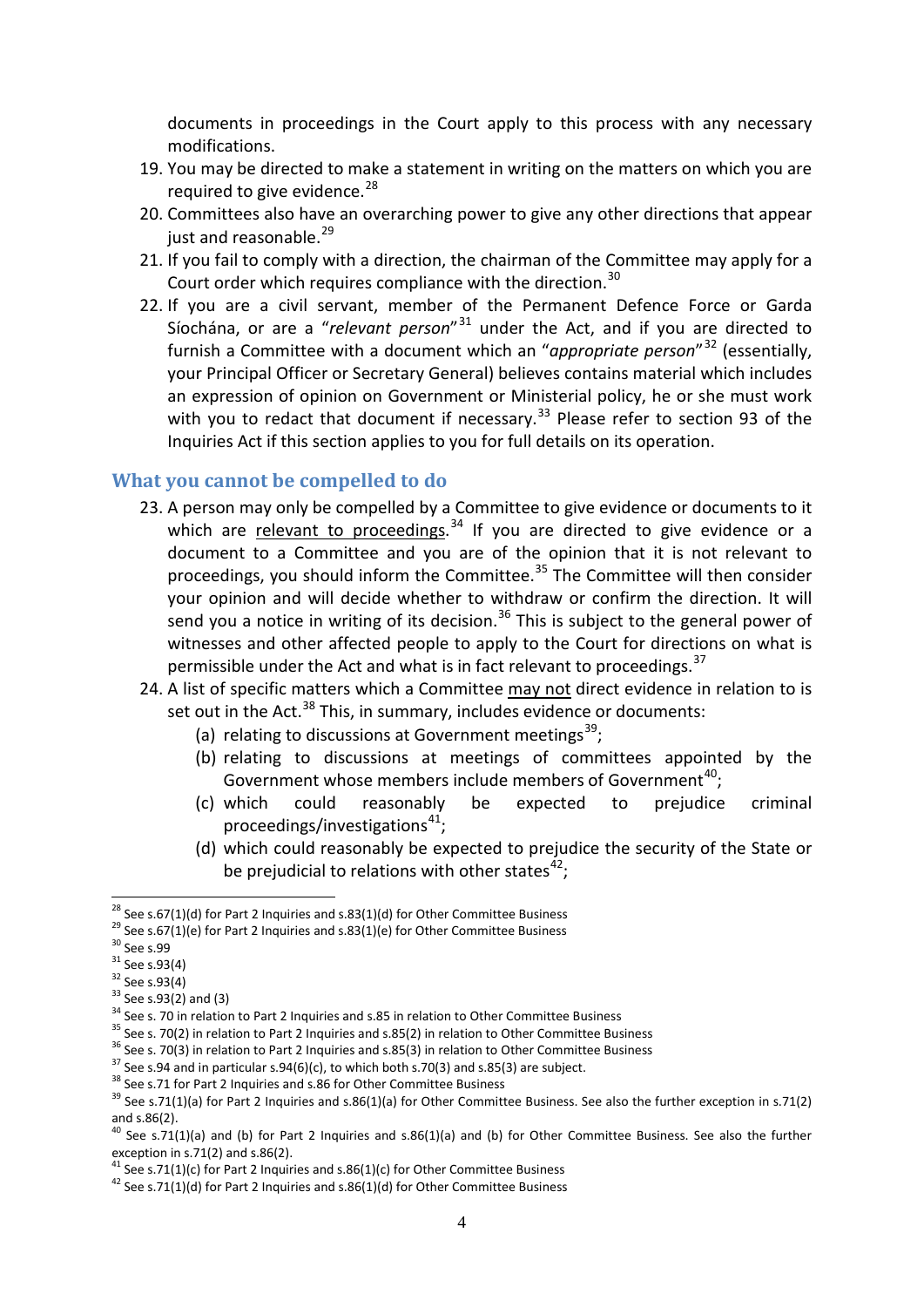- (e) which could reasonably be expected to prejudice the prevention, detection or investigation of offences, the apprehension or prosecution of offenders or the methods, systems, plans or procedures relating thereto<sup>[43](#page-4-0)</sup>;
- (f) relating to information kept for assessing certain taxes or duties $44$ .
- 25. If you are of the view that a direction which you have been given will have the effect set out in (d) or (e), you can inform the Committee<sup>45</sup>. If the Committee does not withdraw the direction, it will ask you to furnish a declaration from a Government Minister (in relation to (d)) or the DPP or Garda Commissioner (in relation to (e)).<sup>[46](#page-4-3)</sup> You can then apply for a period of time to respond (which will be at least 14 days) and the Committee will, if necessary, adjourn the proceedings for a period.<sup>[47](#page-4-4)</sup> If you do obtain such a declaration, the direction from the Committee will be withdrawn.<sup>[48](#page-4-5)</sup> If you form the opinion that a direction which you have been given will have the effect in (c), you should inform the Committee.<sup>[49](#page-4-6)</sup> If the Committee does not withdraw the direction, you may apply to Court for a determination on the issue. $50$ You also have a general right to seek directions from the Court on whether any of these prohibitions apply.<sup>[51](#page-4-8)</sup>
- 26. If you are a civil servant, member of the Permanent Defence Force or Garda Síochána, or are a "*relevant person*"[52](#page-4-9) under the Act, you may not be compelled to offer an opinion (nor indeed may you volunteer such an opinion) on the merits of a Government or Ministerial policy.<sup>[53](#page-4-10)</sup>

### **What rights do you have?**

- 27. In general $54$ , a person who is directed to give evidence or a document to a Committee or to attend before a Committee and is there to give evidence or a document has the same immunities and privileges in respect of that evidence or document, as a witness to proceedings in the High Court.<sup>[55](#page-4-12)</sup>
- 28. However, in relation to a Part 2 Inquiry only, this does not entitle you to refuse to answer a question or furnish a document on the grounds that it would incriminate you or any other person.<sup>[56](#page-4-13)</sup>
- 29. If you provide the Committee with documents pursuant to a direction, they will not be admissible in any other proceedings (except for proceedings in relation to an offence under the Inquiries Act or perjury).<sup>[57](#page-4-0)</sup>

<span id="page-4-0"></span><sup>&</sup>lt;sup>43</sup> See s.71(1)(e) for Part 2 Inquiries and s.86(1)(e) for Other Committee Business

<span id="page-4-2"></span>

<span id="page-4-3"></span>

<span id="page-4-4"></span>

<span id="page-4-6"></span><span id="page-4-5"></span>

<span id="page-4-1"></span><sup>44</sup> See s.71(1)(f) for Part 2 Inquiries and s.86(1)(f) for Other Committee Business<br>
45 See s.72 for Part 2 Inquiries and s.87 for Other Committee Business<br>
46 See s.72(3) for Part 2 Inquiries and s.87(3) for Other Committ is conducting such criminal investigation and who is aware that someone has been given a direction to give evidence or a document which could prejudice criminal proceedings or investigation.<br> $^{50}$  See s.100(2)(a)

<span id="page-4-11"></span><span id="page-4-10"></span>

<span id="page-4-9"></span><span id="page-4-8"></span><span id="page-4-7"></span><sup>&</sup>lt;sup>51</sup> See s.94 and in particular, s.94(6)(d).<br>
<sup>52</sup> See s.93(4)<br>
<sup>53</sup> See s.93<br>
<sup>54</sup> This principle is subject to s. 18(2) and (3) for Part 2 Inquiries, s.78(2) for Other Committee Business and s.94 for both. In terms of s.18 and Part 2 Inquiries, this applies generally and not just when a direction has issued.

<span id="page-4-12"></span><sup>&</sup>lt;sup>55</sup> See s.18(1) for Part 2 Inquiries, see s. 78(1) for Other Committee Business. In terms of s.18 and Part 2 Inquiries, this applies generally and not just when a direction has issued.

<span id="page-4-13"></span> $56$  S. 18(2) for Part 2 Inquiries. In terms of s.18 and Part 2 Inquiries, this applies generally and not just when a direction has issued.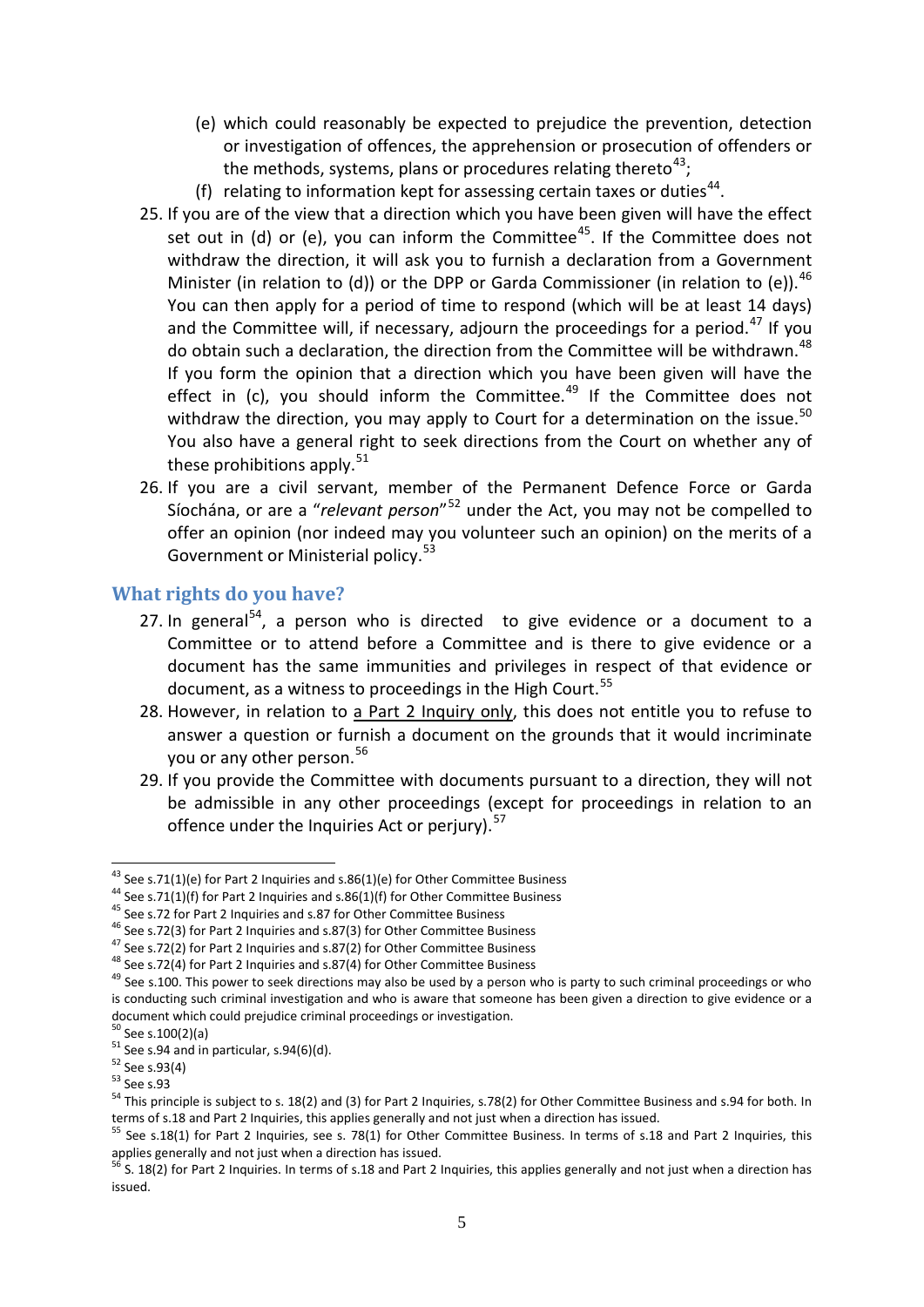- 30. Statements or admissions made by you to the Committee during the course of Committee proceedings and documents created by or for the Committee (including any document which is incomplete or in a draft form only) for the purposes of Committee proceedings, will not be admissible in any other proceedings (except for proceedings in relation to an offence under the Inquiries Act or periury).<sup>[58](#page-5-0)</sup>
- 31. You have the right to absolute privilege (i.e. a complete defence to a defamation action) in respect of evidence which you give to a Committee.<sup>[59](#page-5-1)</sup> However, if you are giving evidence in relation to a particular matter and are directed by the Chairman of the Committee to cease giving such evidence, you will only be entitled to qualified privilege in respect of any evidence given after the direction.<sup>[60](#page-5-2)</sup> Qualified privilege provides a weaker defence in defamation as it may only be used if there was no malice in the untrue statement.
- 32. If you are compelled to attend and do attend before a Committee, your reasonable expenses will be paid. $61$  These expenses do not include legal costs.
- 33. If you are a person to whom the Official Secrets Act 1963 applies, you may note that the prohibition on disclosure of official information (s.4) and disclosure of confidential information in official contracts (s.5) does not apply to evidence or documents given to a Committee pursuant to a direction.  $62$
- 34. In terms of Oireachtas Committees you have the right, having given reasonable notice to the Committee, to be accompanied by one other person who may be a legal practitioner.<sup>[63](#page-5-5)</sup>
- 35. In terms of Oireachtas Committees, the Committee will act with due regard to:
	- a. fair procedures;
	- b. your rights;
	- c. the rights of any person affected by the direction.  $64$

#### **What obligations do you have?**

36. In some circumstances a witness may seek to claim privilege in respect of a document which they have been directed to provide to a Committee. Where it is determined that the privilege relied on as a ground for refusing to give a document applies to only part of the information in a document, the person directed to give the document must prepare a redacted or summary version (or both) of the

<u>.</u>

 $^{57}$  See s.29(1)(b) and for documents listed on affidavit, s.29(1)(c) for Part 2 Inquiries and s.81(1)(b) and (c) for Other Committee Business. Note the exception in s.81(2) for pre-existing documents.<br><sup>58</sup> See s.29(1)(a) and (d) for Part 2 Inquiries and s.81(1)(a) and (d) for Other Committee Business. In terms of s.29(1)(a) and

<span id="page-5-0"></span><sup>(</sup>d) and Part 2 Inquiries, this applies generally and not just when a direction has issued. Note the exception in s.29(2) and s.81(2) for pre-existing documents.<br>
<sup>59</sup> See s.17(l) of the Defamation Act 2009

<span id="page-5-2"></span><span id="page-5-1"></span> $\frac{60}{10}$  See s.18(3) for Part 2 Inquiries, and s.78(2) for Other Committee Business. In terms of s.18 and Part 2 Inquiries, this applies generally and not just when a direction has issued.

<span id="page-5-3"></span> $61$  See s. 67(3) for Part 2 Inquiries and s.83(2) for Other Committee Business. Please also have reference to the Guidelines on Expenses.<br><sup>62</sup> See s.74(2) for Part 2 Inquiries and s.89(2) for Other Committee Business

<span id="page-5-5"></span><span id="page-5-4"></span><sup>&</sup>lt;sup>63</sup> Standing Order 83A(4) and 71A(4) of the Standing Orders relevant to Public Business for Dáil Éireann and Seanad Éireann respectively for Other Committee Business. A similar right to be accompanied by your legal practitioner is set out in s.22 for Part 2 Inquiries which applies generally and not just when a direction has issued. See further the Protocol for persons giving evidence to the Committee of Inquiry (Banking Inquiry). Please note that, in terms of Oireachtas Committees, the Committee will not pay the expenses or legal costs incurred by virtue of having any person accompany a witness. In terms of Part 2 Inquiries, please have regard to the Guidelines on Legal Costs and the Guidelines on Expens

<span id="page-5-6"></span> $^{64}$  Standing Order 83A(5) and 71A(5) of the Standing Orders relevant to Public Business for Dáil Éireann and Seanad Éireann respectively.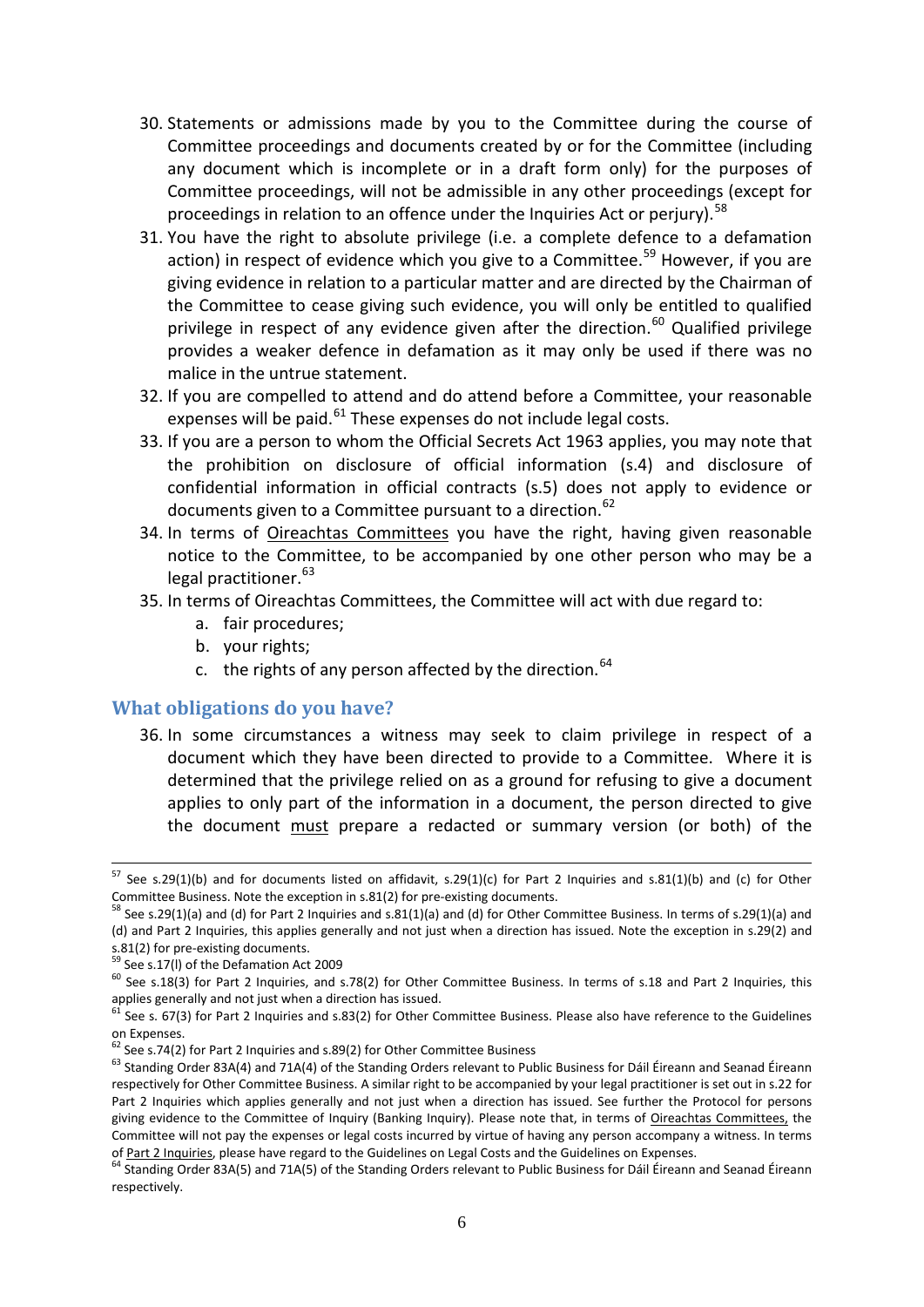document, as directed by the Committee.<sup>[65](#page-6-0)</sup> This direction will only be given if the document is suitable, and in the committee's opinion, it is in the best interests of the Committee and of fair procedures to do so. This redacted or summarised version will form part of the evidence.<sup>[66](#page-6-1)</sup> If you are unsure if privilege applies to the document at issue, you may need to seek legal advice.

#### **Sanctions for failure to comply**

- 37. In general<sup>[67](#page-6-2)</sup>, a person who is directed under the Inquiries Act to give evidence or a document to a Committee or to attend before a Committee and is there to give evidence or a document is, in addition to the penalties provided by the Act, subject to the same liabilities as a witness to proceedings in the High Court.<sup>[68](#page-6-3)</sup>
- 38. Failure to comply with a direction of a Committee may amount to an offence. Given the serious nature of these offences any person compelled to appear before a Committee should read the relevant section of the Act, s.75 in the case of Part 2 Inquiries and s.90 in the case of Other Committee Business.
- 39. In summary, the following amount to offences under the Act:
	- (a) If you have been directed to attend to give evidence, failing without reasonable excuse to comply with that direction where you have had certain expenses tendered to you in advance $^{69}$  $^{69}$  $^{69}$ ;
	- (b) If you have been directed to attend to give evidence, refusing to take the oath or answer a question to which the Committee is entitled by law to an answer<sup>[70](#page-6-5)</sup>;
	- (c) For other types of directions<sup>71</sup>, failing without reasonable excuse to comply with the direction $^{72}$  $^{72}$  $^{72}$ ;
	- (d) Doing any thing in relation to the Committee proceedings which, if done in relation to Court proceedings, would amount to contempt<sup>[73](#page-6-8)</sup>;
	- (e) Giving false evidence to the Committee, which, if given in Court, would amount to perjury<sup>[74](#page-6-9)</sup>.
- 40. It may also amount to a criminal offence to fail to comply with an order of the Court. A Court order may arise in the context of Committee proceedings if, for example, a person fails to comply with a direction of the Committee and the Committee obtains

-

<span id="page-6-0"></span> $<sup>65</sup>$  See s. 18(4) and (5) for Part 2 Inquiries, and s.78(3) and (4) for Other Committee Business. In terms of s.18 and Part 2</sup> Inquiries, this applies generally and not just when a direction has issued.

<span id="page-6-1"></span> $66$  S.18(5) for Part 2 Inquiries and s.78(4) for Other Committee Business. In terms of s.18 and Part 2 Inquiries, this applies generally and not just when a direction has issued.

<span id="page-6-2"></span> $^{67}$  This principle is subject to s. 18(2) and (3) for Part 2 Inquiries, s.78(2) for Other Committee Business and s.94 for both. In terms of s.18 and Part 2 Inquiries, and in terms of s.94 for both, these sections apply generally and not just when a direction has issued.

<span id="page-6-3"></span><sup>&</sup>lt;sup>68</sup> See s.18(1) for Part 2 Inquiries, see s. 78(1) for Other Committee Business. In terms of s.18 and Part 2 Inquiries, this applies generally and not just when a direction has issued.<br>  $^{69}$  See s.75(1)(a) for Part 2 Inquiries and s.90(1)(a) for Other Committee Business

<span id="page-6-6"></span>

<span id="page-6-8"></span><span id="page-6-7"></span>

<span id="page-6-9"></span>

<span id="page-6-5"></span><span id="page-6-4"></span><sup>&</sup>lt;sup>70</sup> See s.75(1)(b) for Part 2 Inquiries and s.90(1)(b) for Other Committee Business<br><sup>71</sup> Under s.67(1)(b) to (e) for Part 2 Inquiries or s.83(1)(b) to (e) for Other Committee Business<br><sup>72</sup> See s.75(1)(c) for Part 2 Inqui where the Committee is exercising compellability powers, see s.82 which provides an offence for providing false or misleading information knowingly or recklessly.